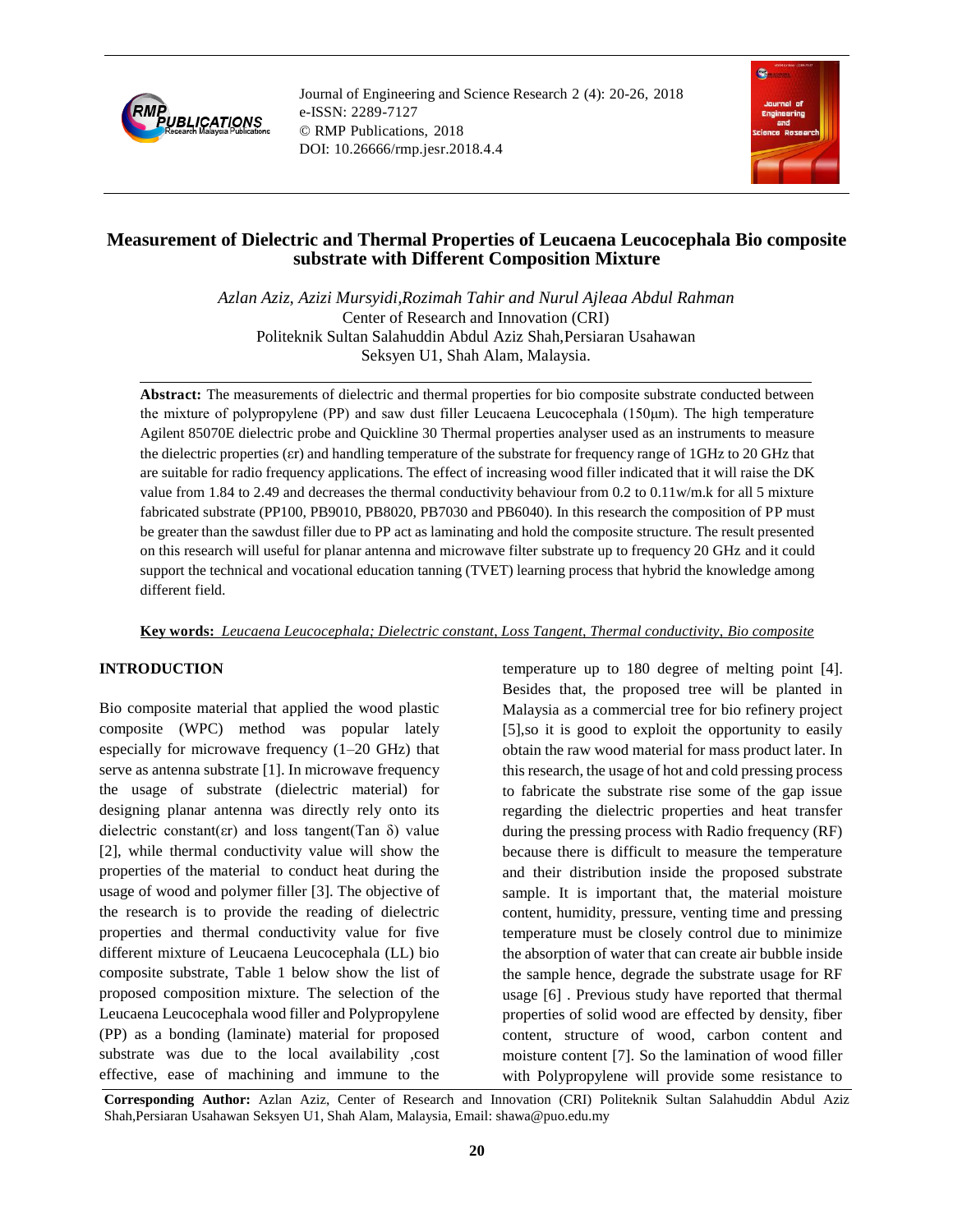moisture absorption and raise the immunity to the thermal conductivity. The proposed work will provide five different composition of bio composite antenna substrate, which give different variation of dielectric and thermal properties value with reflect to specific operating frequency. The variation of the dielectric properties was due to the carbon content inside of wood filler and the raise of the dielectric properties will give some information to the antenna designer the ability of their substrate to absorb or pass through the microwave signal. Previous research have found that, the higher the εr value the antenna design become more miniature and narrow in frequency bandwidth, due to capacitive effect that store more Radio Frequency (RF) energy [8].

Table 1: Five variations different compositions proposed substrate

| Substrate | Composition        |  |  |
|-----------|--------------------|--|--|
| PP100     | 100% PP            |  |  |
| PB9010    | 90% (PP), 10% (LL) |  |  |
| PB8020    | 80% (PP), 20% (LL) |  |  |
| PB7030    | 70% (PP), 30% (LL) |  |  |
| PB6040    | 60% (PP), 40% (LL) |  |  |

## **EXPERIMENT**

#### **Substrate Material Preparation**

Five sample was fabricated with different composition as shown in table 1, the proposed substrate was directly fabricated with the mixture of PP and LL filler, with particle size of 150μm with no resin and chemical liquid added. The mixture of the composition is PP > LL due to the PP was act as the laminator to the wood filler. The method of hot press to melt the mixture and cold press to preserve the molecule structure was chosen because ease of fabrication method. The chosen 150μm filler was chosen due to minimize the issue of Anisotropy that can degrade the performance of substrate. The fabrication process and pressing setting were shown in figure 1 and Table 2. In order to minimize the absorption of moisture content (MC) while fabricating process the temperature was control to 25o C with relative humidity of 50% to 70%. The pressing setting was given in Table 2 below. The venting process of each setting was set to 2 seconds to release the moisture trap inside the substrate while the pressing process conducted. Figure 2a to figure 2e indicate the Scanning electron microscope (SEM) for proposed substrate at 500μm magnifying.



American Standard Test and Measurement (ASTM) Fig 1 Substrate fabrication process

#### Table 2: Hot and cold press machine setting

| <b>Hot Press Setting</b>                        | <b>Cold Press Setting</b> |  |  |
|-------------------------------------------------|---------------------------|--|--|
| Temperature: 180°C                              | Temperature: 20°C         |  |  |
| Pressure: 1000 psi                              | Pressure: 500 psi         |  |  |
| Duration: 330 seconds                           | Duration: 120 seconds     |  |  |
| Oven process 1100C (1 Hours) for discard        |                           |  |  |
| moisture after final substrate fabricated (size |                           |  |  |
| substrate 150 x150 x 1.6 mm) (ASTMD570-98)      |                           |  |  |



Fig 2. SEM magnifying at 500μm for proposed substrate at (a) PP100 (b) PB9010 (c) PB8020 (d) PB7030 and (e) PB6040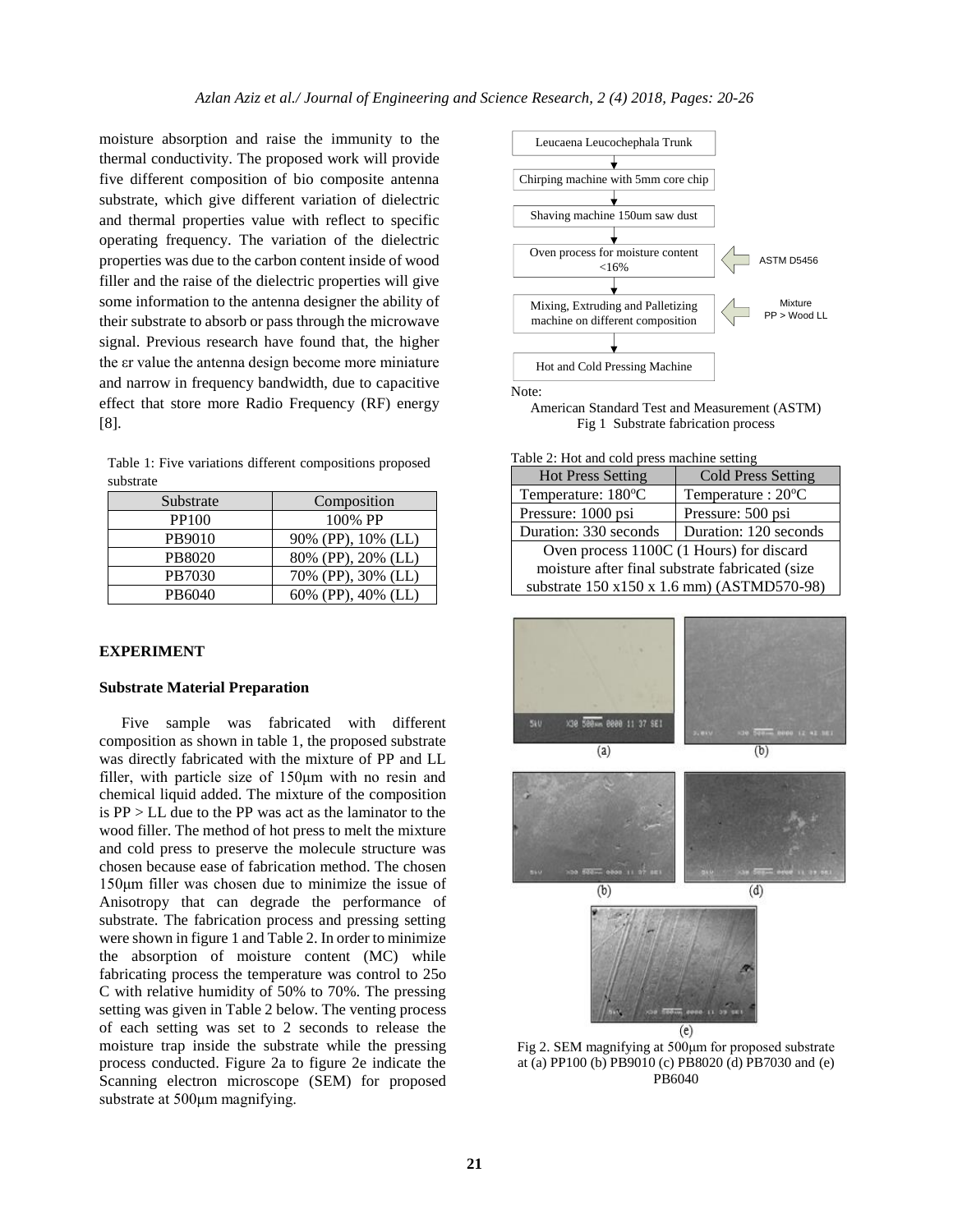### **Dielectric Properties Measurements**

Previous research has elaborated a few technique to measure the dielectric properties of material [9].One of the most usable technique to measure the dielectric properties was high temperature probe method. The selection was based on the technique considered as nondestructive test method and it does not affect the sample performance. The probe have the capability to measure up to 50 GHz [10],but Since the available setup for extended network analyses (ENA) capability can only measure from 300 KHz up to 20 GHz for the model E5071C from Agilent Technologies, the research finding was focused only for L Band (1 to 2GHz) and up to KU Band (12 to 18GHz) applications. The setup for dielectric properties measurement were indicated in figure 3a. Since the measurement of probe method rely on reflection technique, the measurement material must be totally flat in order to reduce the multiple reflection issue that can reduce the accuracy of dielectric properties reading. In order to accomplish that, the dielectric measurement JIG were introduced in figure 3b, whereby the proposed substrate were placed at the middle of the measurement JIG. The JIG was fabricated with 9 different measurement hole, so that average value on each spot can be obtained to see the dielectric properties variation result. This method can also lead to verify the homogeneity of the substrate.



Fig 3a **:**Dielectric probe method setup



Fig 3b : Measurement JIG

The measurement of dielectric properties is a combination of signal storage and loss created inside the material to perform permittivity  $(\epsilon 0)$  and permeability  $(\mu 0)$  measurement. In antenna design most of the antenna designer using permittivity value, as their main design parameter. The output from ENA analyzer will give 2 main parameter, that is signal storage (εr') and material loss (εr"). The permittivity value was distributed by complex number that contain real part (εr') represent dielectric constant value (εr) and imaginary part  $(\epsilon r'')$ . So to convert the imaginary part to loss tangent (Tan  $\delta$ ) value the equation (1) and equation (2) were used.

$$
\varepsilon_0 = \varepsilon_{\rm r}^{\prime} - j \varepsilon_{\rm r}^{\prime\prime} \qquad (1)
$$
  
Tan  $\delta = (\varepsilon_{\rm r}^{\prime\prime}/\varepsilon_{\rm r}^{\prime}) \qquad (2)$ 

So dielectric constant ( $\epsilon$ r) and loss tangent (Tan  $\delta$ ) calculation value, will give the information to antenna fabricator to serve as primary parameter value while designing their antenna system.

#### **Thermal Properties Measurement**

Beside dielectric properties value, the thermal properties also play the important rule parameter inside substrate properties for antenna simulation software. The result of antenna design will be more precise and accurate by applying the thermal value inside thermal properties of proposed substrate. The measurement of thermal properties was conducted using Quickline<sup>TM</sup> 30 Thermal properties analyzer. The measurement was focused to measure 3 main parameter, Thermal conductivity  $(\lambda)$ , Thermal diffusivity  $(\alpha)$  and volume heat capacity (CP) with respect to the temperature ranging from 0oC to 40oC (Operating temperature range of basic device) [11]. The measurement equipment were directly display the thermal result parameter with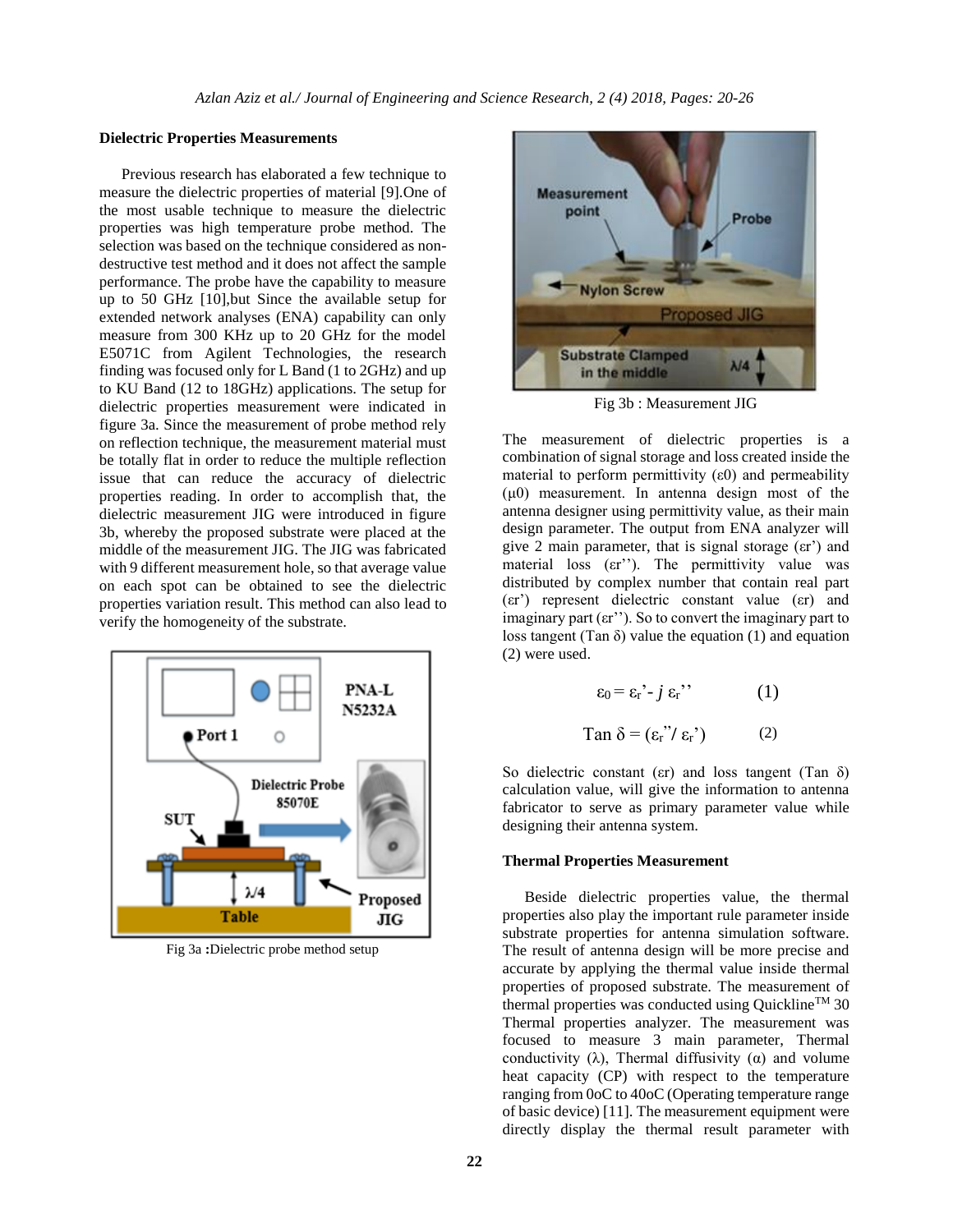specific conducting temperature (T). The measurement were conducted by contacting the surface probe model 210411 directly to substrate material. Most of the measurement setup, were given in figure 4, whereby material was noted as material under test (MUT).



Fig 4: Thermal properties measurement setup

# **RESULTS AND DISCUSSION**

The measurement of εr and Tan δ was measured every 200MHz, ranging from frequency 1GHz to 20 GHz. On most cases shown on figure 5a to 5e the result revealed that, the higher the mixture of wood filler will increased the average value of εr from 1.84 to 2.49, and decrease the Tan δ from 0.052 to 0.067. From the dielectric graph above ,even though the increment of the substrate loss directly proportional with the wood filler but the proposed substrate still considered as low loss material [12] and suitable to be used as antenna substrate with dielectric constant and loss tangent value indicated on each of the graph for proposed substrates.



Fig 5a: Dielectric properties of PP100 Substrate





Fig 5d: Dielectric properties of PB7030 Substrate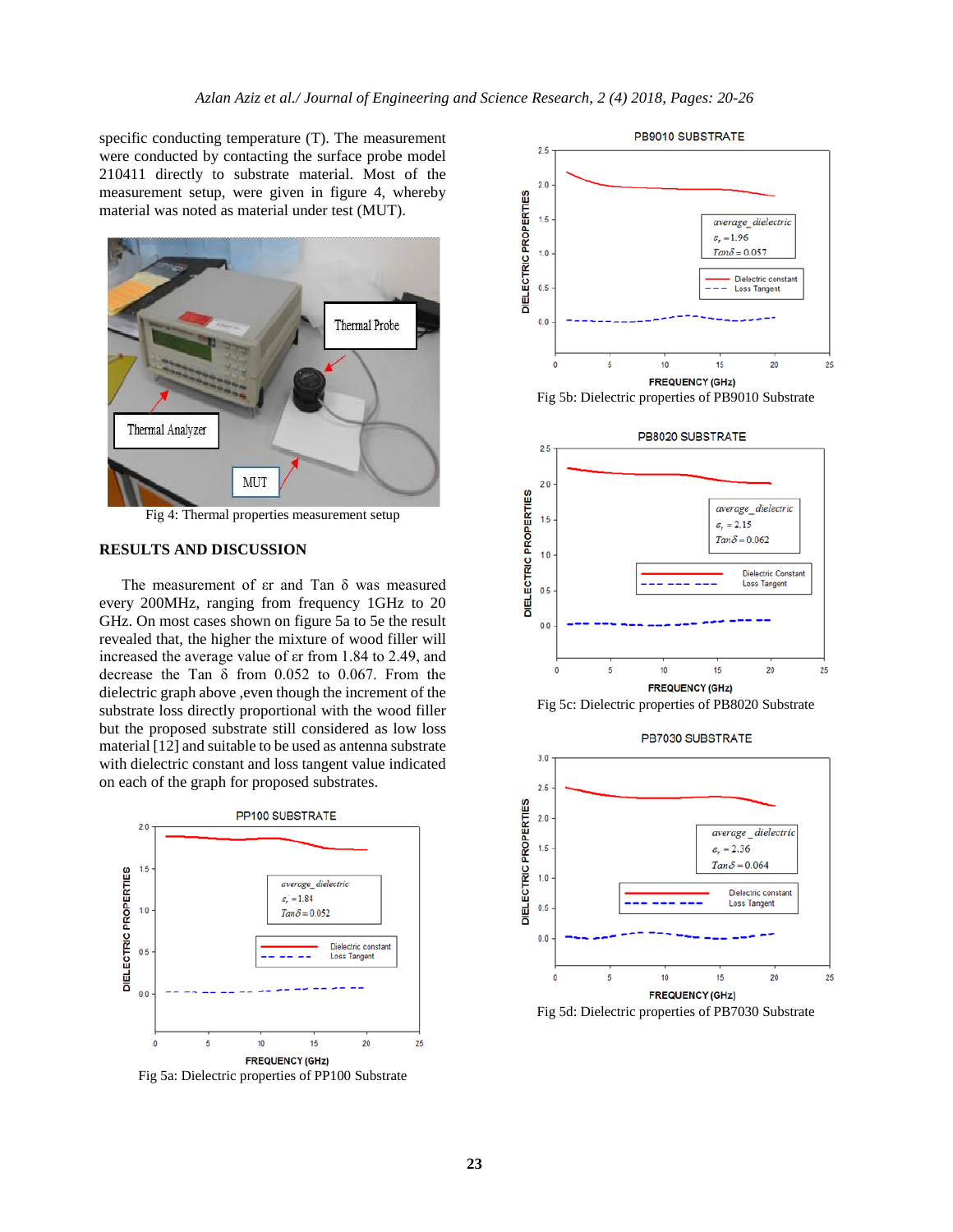

Fig 5e: Dielectric properties of PB6040 Substrate

Previous research reported that pure polypropylene material was distributed with the value of 2.2  $(\epsilon_{\rm r})$  and 0.04 (Tan  $\delta$ ) measured in the surrounding of 25 $\rm{°C}$  with frequency ranging of 1-10GHz [12]. As referred to figure 5a, the proposed PP100 was also fabricated with pure polypropylene crystalline. On most of the time, the dielectric properties measurement was controlled at about  $25^{\circ}$ C with relative humidity 50% to 70%, to ensure there is less MC absorption to the substrate while measurement conducted [13]. The average value of proposed PP100 substrate occurred at 1.84  $(\epsilon_r)$  and 0.052 (Tan δ). The differences between the previous and proposed substrate reported only about 0.36  $(\epsilon_r)$  and 0.012 (Tan δ). This phenomenon is acceptable since the different material type and density of polypropylene distributed this differences. The type of polypropylene crystalline used for this experiments was fixed to Titan Pro, LOTTE CHEMICAL PD943 product for Water Quenched Blown Film (density:  $0.9 \text{ g/cm}^3$ ), where the content water absorption on 24 hours is 0.02% while melting flow rate at  $230^{\circ}$ C is 11 g/10min. The selection of this polypropylene crystalline was due to local availability in the market and the lowest value of water absorption.

The second proposed substrate named as PB9010 shown in figure 5b indicated that, average of 1.96 (ε<sub>r</sub>) and 0.057 (Tan δ). This proposed substrate indicated of increment, in both dielectric properties value. The increments of 0.12 ( $\varepsilon_r$ ) and 0.005 (Tan  $\delta$ ) reported between PP100 and PB9010. The increment was due to the addition of 10% of fiber mixture and rising of the carbon content inside wood filler. As reported by [14], the carbon content can raise the value of dielectric properties, so by adding the extra wood filler that content more carbon the proposed substrate dielectric properties can raise naturally.

The proposed substrate named as PB8020, contained 80% of PP and 20% of LL wood filler. The average of 2.15 (ε<sub>r</sub>) and 0.062 (Tan δ) reported by increasing the wood filler percentage. The increment of 10% of wood filler compared to PB9010 raise the dielectric properties value, 0.19 ( $\varepsilon_r$ ) and 0.005 (Tan  $\delta$ ). From figure 5b above, by adding more wood filler to the substrate it will raise the value of loss, since more wood will increase the value of carbon and increase the intensity of signal absorption.

Beside the carbon content, MC trapped inside substrate while fabrication process can also increase the value of dielectric properties. Previous research about wood filler and PP substrate were already elaborated by [15]. In their research the substrate were directly kept and used after the process of hot and cold press without concerning about MC. In this research paper the existing process was improvised and concern about the content of MC. By referring to figure 1, the venting process and oven process was introduced to minimized the MC and the result by addition of this two process the dielectric properties value can be decrease from average of 3.02 (ε<sub>r</sub>) [15] to 2.36 (ε<sub>r</sub>) for composition of 70% PP and 30% LL as indicated in figure 5d. The average reported for the proposed substrate named as PB7030 were averaged at 2.36  $(ε<sub>r</sub>)$  and 0.064 (Tan δ).

The purpose of PP was act as a laminator to the wood filler, and for this research paper, no chemical additive were add to secure the whole substrate structure. So the mixture must use  $PP > LL$ , and the mixture of 60% PP and 40% LL was the last substrate fabricated to form PB6040 substrate. As shown in figure 5e the average dielectric properties reported was 2.49 (εr) and 0.067 (Tan δ). The dielectric properties synchronize with previous proposed substrate (PB9010, PB8020 and PB7030) that if the mixture of wood increase the dielectric properties also increase including loss factor.

Beside dielectric properties thermal conductivity also contribute to the stability through temperature. The measurement of thermal properties for proposed substrate material have been conducted to see how the interaction of heat to the substrate stability. The result indicated in table 3 conclude that, the more percentage of wood filler the lower the thermal properties value of the substrate. The degradation of thermal conductivity value from 0.102 w/m.k for PP100 to 0.091w/m.k for PB640 were reported for proposed substrate. Even though the reduction of thermal conductivity at 10.8%, Thermal diffusivity at 16.1%, Volume heat at 8.2% and substrate temperature conduction at 29.6% when compare the proposed substrates from PP100 to PB6040, the proposed substrate still within of the expectable value that maintained the overall thermal properties above 50% of its performance on all thermal properties value [16].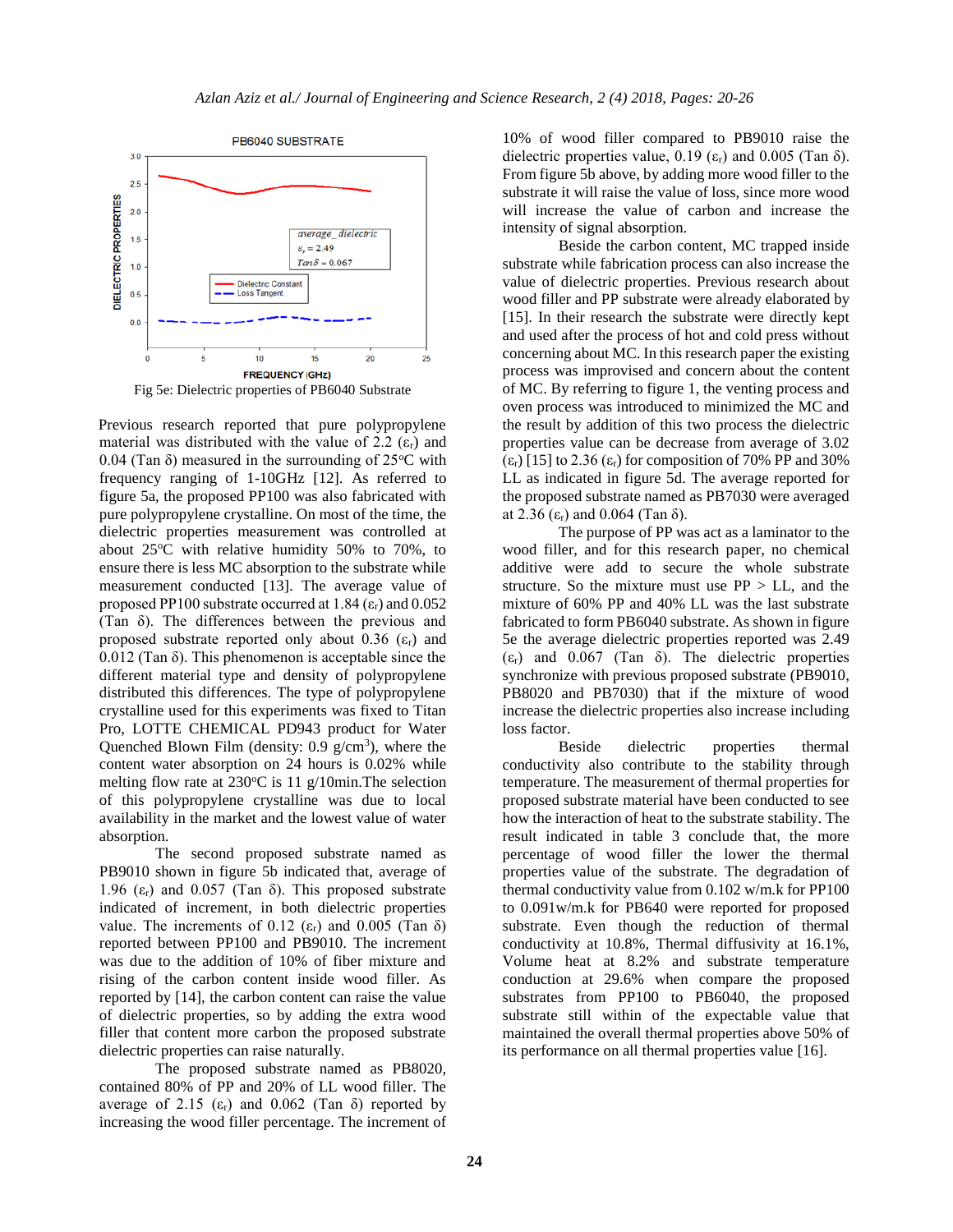| Substrate    | <b>Thermal Conductivity</b><br>$(w/m.k)$ $(\lambda)$ | Thermal diffusivity<br>$(m^2/s)$ (a) | Volume heat<br>$(j/m3.k) (C_p)$ | Temperature |
|--------------|------------------------------------------------------|--------------------------------------|---------------------------------|-------------|
| <b>PP100</b> | 0.102                                                | $0.056$ X $10^{-6}$                  | $1.58 \times 10^6$              | 36.50       |
| PB9010       | 0.100                                                | $0.053 \times 10^{-6}$               | $1.57 \times 10^6$              | 33.18       |
| PB8020       | 0.098                                                | $0.052$ X $10^{-6}$                  | 1.52 X 10 <sup>6</sup>          | 30.51       |
| PB7030       | 0.097                                                | $0.051 \times 10^{-6}$               | 1.48 X 10 <sup>6</sup>          | 27.98       |
| PB6040       | 0.091                                                | $0.047 \times 10^{-6}$               | $1.45 \times 10^6$              | 25.60       |

 **Table 3**: Thermal properties value of proposed substrate

# **CONCLUSIONS**

- 1. Increasing the wood filler mixture for substrate from PP100, PB9010, PB8020, PB7030 and PB6040 will raise the value of dielectric constant from  $(1.84 \text{ to } 2.49)$  and loss tangent  $(0.052 \text{ to } 1.64)$ 0.067).
- 2. The decrement of thermal conductivity value from  $(0.102 \text{ to } 0.091 \text{ w/m}.)$ , Thermal diffusivity  $(0.056$ x10-6 to 0.047 x 10-6 m2/s), Volume heat (1.58 x 106 to 1.45  $x106$  j/m3.k) and material conduction temperature (36.5 to 25.6 oC) for proposed substrate clearly stated that the different mixture of wood filler will affect the thermal properties of the substrate material. Antenna designer should take account the temperature value on each substrate so that the overall performance of their antenna substrate does not change their antenna performance due to temperature changes.
- 3. The improvisation of previous technique to prepare the substrate by discard the MC inside the substrate was proven to decrease 10% of dielectric constant value (introduction of venting and oven dry process).
- 4. Overall, the proposed PP100, PB9010, PB8020, PB7030 and PB6040 provide lower value of dielectric constant and loss tangent value suitable for 1 to 20 GHz applications that have wide potential for printed circuit board (PCB) material, antenna substrate with a good balance between properties cost and sustainability.

## **ACKNOWLEDGMENTS**

The authors would like to acknowledge the Malaysian Timber Industry Board (MTIB) under their subsidiary company Fiber and bio-composite development center (FIDEC) with the supervision by madam Noor Intan Saffinaz Anuar for share their facilities and equipment for the development of this article.

### **REFERENCES**

- [1]Kiew, KS, Sinin Hamdan, and MR Rahman. 2013. "Comparative Study of Dielectric Properties of Chicken Feather/Kenaf Fibre Reinforced Unsaturated Polyester Composites." BioResources 8: 1591–1603.
- [2]Assis, RR, and Ildefonso Bianchi. 2012. "Analysis of Microstrip Antennas on Carbon fibre Composite Material." Journal of Microwaves, Optoelectronics and Electromagnetic Applications 11(1): 154–61.
- [3]Mounika, M, and K Ramaniah. 2012. "Thermal Conductivity Characterization of Bamboo fibre Reinforced Polyester Composite." Journal material and environmental science 3(6): 1109–16.
- [4]Azlan, Badrun, M.T.Ali and M.Z Awang. 2013. "A Study of Dielectric Constant and Loss Tangent of Leucaena Leucocephala Wood Plastic Composite (WPC) Substrate." IEEE Symposium on wireless Technology and Applications (ISWTA) (1): 176– 81.
- [5]Jamin, Satiman. 2012. "Biotechnology Research Pays Off In Terengganu." New Straits Times 16/10/2012: 1.
- [6]Sahari, J, and SM Sapuan. 2012. "Effect of Water Absorption on Mechanical Properties of Sugar Palm Fibre Reinforced Sugar Palm Starch (spf/sps) Bio composites." Journal of Bio based Materials and Bioenergy  $6(6)$ : 1–5.
- [7]Unsal, Oner, Umit Buyuksari, Nadir Ayrilmis, and Suleyman Korkut. 2009. "Properties Of Wood and Wood Based Materials Subjected To Thermal Treatments Under Various Conditions." In International Conference Wood Science and Engineering in the Third Millennium (ICWSE), 81–94.
- [8]Nguyen, VT, and CW Jung. 2014. "Impact of Dielectric Constant on Embedded Antenna Efficiency." International Journal of Antennas and Propagation 2014(ii).
- [9]Jilani, Muhammad Taha et al. 2012. "A Brief Review of Measuring Techniques for Characterization of Dielectric Materials." International Journal of Information Technology and Electrical Engineering (ITEE) 1(1).